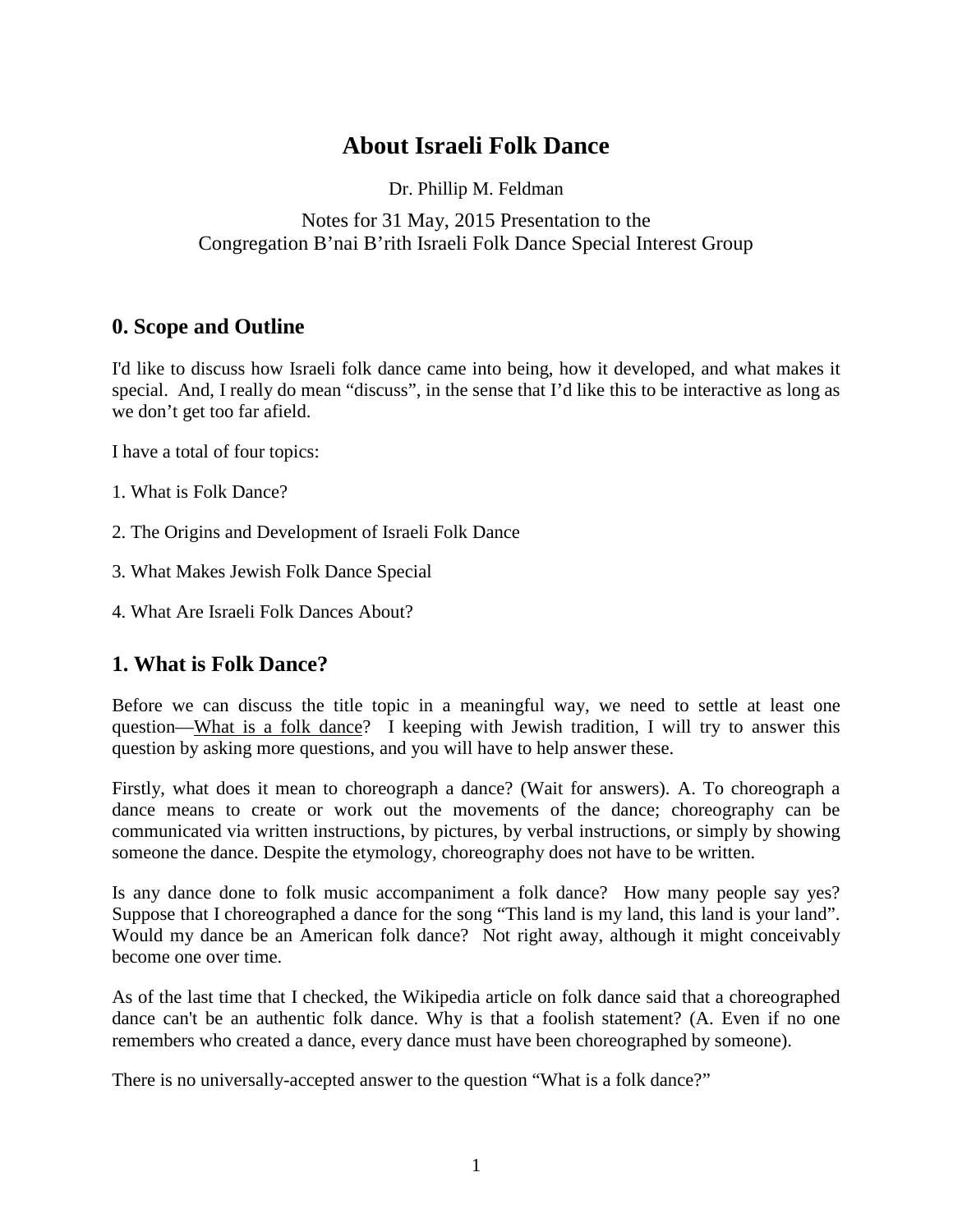One of the criteria that folklorists use for deciding what qualifies as folklore is "three or more generations of oral transmission". But, in the age of the Facebook and YouTube, this is a definition that no longer works. I believe that it is more practical to define folk dance in terms of style, and more specifically, by contrasting folk dance with ballet, ballroom dance, disco, hip hop, and other popular forms of dance, and with ceremonial dance.

I believe that there are four things that tend to make a dance a folk dance:

- 1. The form and style of a folk dance should conform to tradition, at least in part.
- 2. Folk dances are usually done to music of traditional style, but they can also be done to more modern, popular music.
- 3. Folk dances are done primarily by non-professionals (as opposed to ballet).
- 4. While a ballroom dance form such as the waltz can be done to many different pieces of music, most folk dances are done to only a single piece of music. This is not a hard-and-fast rule. Greek folk dance is a major exception, because the Greeks have only about 30 folk dances, but each of these dances can be done to many different pieces of music having the same basic rhythm and similar tempo. Also, Polka is usually classified as a folk dance form, while tango is generally classified as a ballroom dance form, but both of these are cases where the boundary between folk dance and ballroom dance is unclear.

What about ceremonial dance? Conventionally, ceremonial dance occurs within the context of worship. Historically, mainstream Jews—from ancient times through the present—have tended to separate worship and dance. On the other hand, some Hassidim say that any dancing that is done in a spiritual frame of mind becomes a form of worship. It might be difficult to untie that knot, so I won't try. The very narrowest definition of ceremonial dance is dance that is done for the purpose of invoking supernatural forces. Traditionally, some American Indian dances were done to bring rain, to ward off evil, to cure a sick person, or to increase the chances of victory in battle. Whatever the benefits of Israeli folk dancing, I want to be absolutely emphatic that it does not have any supernatural efficacy. At least, not as far as I know.

## **2. The Origins and Early Development of Israeli Folk Dance**

# *2.1 Beginnings*

Who were the Halutzim? Answer: The Halutzim were Jewish pioneers who came to what was then Ottoman Palestine, beginning in the late 1800's. The dances of the Halutzim were adaptations of such Eastern European folk dances as the Hora, Krakoviak, Polka, and Korobushka. Where did each of those dances come from? Answers: Hora—Romania, Krakoviak—Poland, Polka—Poland, Korobushka—Russian. Some of these were introduced by the Socialist Zionists during the Second Aliyah period (approximately 1905-1914), when the first Kibbutzim (communal farms) were established (Ref. 1).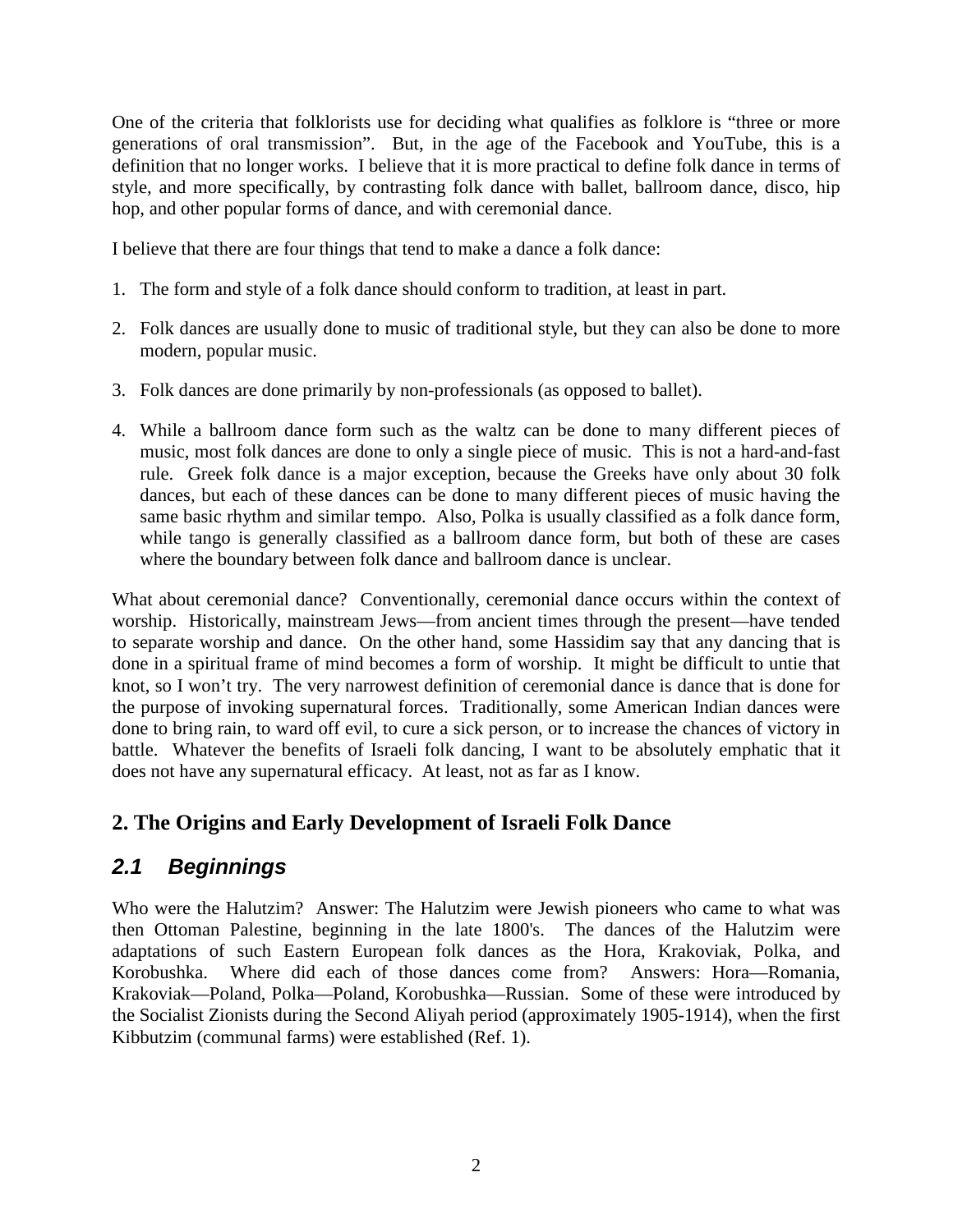The earliest true Israeli folk dances predate the state, dating back to the 1920's and 1930's. Hora Aggadati, choreographed in 1924, is probably the first authentically Israeli folk dance. Interestingly, the music in the second part was originally an anti-Semitic student song.

Mayim Mayim was created in 1938 to commemorate the discovery of water at Kibbutz Na'an after a 10-year search.

# *2.2 Heads Up! I'm going to Disagree with Cantor Belfer*

How many of you attended [Cantor Shira Belfer's presentation,](http://phillipmfeldman.org/dance/videos/Cantor%20Shira%20Belfer%20presentation.mp4) which was given at CBB about 15 months ago? At this point, I want to give you fair warning that I'm going to disagree with two of the central points from her presentation. If anyone is going to be deeply upset by this, I'll give you a chance to sneak out now.

#1: Cantor Belfer suggested that Israeli folk dance is not a real folk dance tradition, in part because it didn't go through the mandatory three generations of oral transmission required by ethnographers and folklorists. Firstly, I believe that three generations of oral transmission is an entirely arbitrary standard. In the modern world, the pace of social and cultural change is much more rapid than it was in the early 1900's. Secondly, media such as Facebook and YouTube have to some extent displaced oral transmission. It's time for ethnographers and folklorists to accept these facts and update their definitions.

#2: According to Cantor Belfer, Israeli dance was largely the product of Ashkenazik Jews, i.e., Jews who came from Eastern Europe. As I will explain, this was only true in the earliest stages of the development of Israeli folk dance.

# *2.3 Rivka Sturman*

I tend to think of Rivka as the mother of Israeli folk dance. In discussing Ms. Sturman, I'm going to freely plagiarize the article from the Jewish Women's Archive (jwa.org). You can find this article by searching online using the phrase "Rivka Sturman".

One day in 1942, as Rivka Sturman was walking along the paths of her kibbutz, En-Harod in the Jezreel Valley, she heard second-grade pupils planning their class party and dancing to the tune of a well-known German song. Rivka asked herself: "How is it that we, the pioneers, who established this character of the 'new Jew' who works the land, lives in a collective and speaks Hebrew, nevertheless sing and dance in a foreign language?"

At the time, the immigrants to the country danced the folk dances of their countries of origin, primarily dances from the Slavic countries and the Balkans. With considerable misgivings, Sturman sought to create Israeli folk dance, to be based on the principles of simplicity and honesty: "A minimum of movement to express a maximum of feeling."

A pioneer of Israeli folk dance, Sturman devoted herself to creating Israeli folk dances "so that En-Harod's children will dance in Hebrew," at a time when many people believed that folk dances were not choreographed but rather developed as a result of a long process of group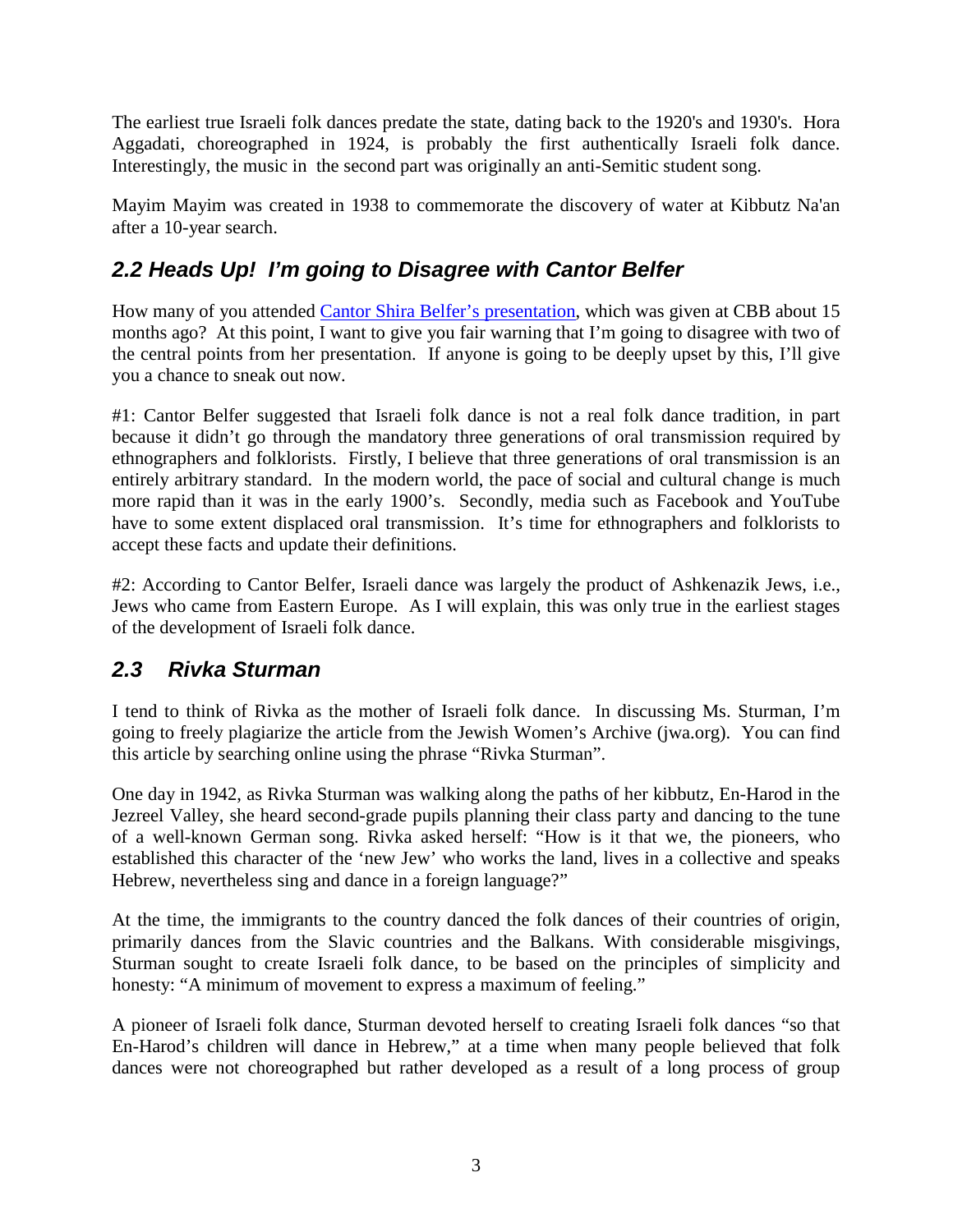activity spanning many generations. She choreographed the first dances that established the style and character of Israeli folk dance.

Rivka was born in Warsaw in 1903. Her family moved to Germany, where she studied agriculture and modern dance—an unusual combination—in Leipzig and Berlin. At the agricultural school, she met her husband-to-be, Menahem Sturman, and joined the He-Halutz pioneer movement.

After moving to Israel, Rivka studied dance in Tel Aviv with several prominent teachers. She choreographed dance movements for large-cast plays produced at Kibbutz Geva, including Saul Tchernichowsky's *Bar Kokhba*.

The major turning point came as a result of the aforementioned encounter with the children of En-Harod. Kibbutz En-Harod's approach was expressed thus: "To skip over the Diaspora, continue the old tradition, and distance ourselves from all religious expression. To renew, without neglecting the old; to revive what is most ancient and to feel the present experience—to find the right way among all these contradictions".

[There are indeed some thorny contradictions here! At the risk of pointing out the obvious, I'm going to point out the obvious: We Jews cannot and should not attempt to skip over the diaspora. Every place and period that the Jewish people has experienced has left its imprint on us.]

Sturman later recalled that the urge to create folk dance awoke within her out of that desire to negate the Diaspora; this was characteristic of the Zionism that led her to emigrate. At the time she was unimpressed by the dances of Yemenite Jews, which she encountered at the end of the 1940s, seeing them as intended only for their own community. The dances of her Arab neighbors, on the other hand, attracted her attention and inspired her, since she felt they were at one with the landscape and nature common to both peoples.

By the 1950s Sturman was already drawing on Bedouin dances, on Yemenite dances performed by Rahel Nadav's group, on the Rina Nikova Biblical ballet and on Hassidic dances. Among the first dances she created were many children's dances for festivals such as the Omer Festival and Shavuot

In 1945 she choreographed Kumah, Eha (Arise, My Brother) and Harmonica, which are still popular. Kumah, Eha was an expression of what Sturman experienced when the tower-andstockade settlement Kibbutz Sedeh Nahum was established on January 5, 1937 in the eastern Jezreel Valley.

In 1946 Sturman choreographed Kol Dodi (My Beloved's Voice) to music by Sarah Levi-Tanai, who founded the Inbal Yemenite Dance Company. She also choreographed Ozi v-Zimrat Yah (God is My Song and Strength) to a Yemenite folk melody she learned from young Yemenites who came to work in the settlements. The influence of Yemenite dance is evident in Be-Mehol ha-Shnayim (Dance for Two), a dance for couples which she choreographed; in Dodi Li (My Beloved Is Mine) of 1948; and in Ve-Iti mi-Levanon (With Me from Lebanon), created in 1949. These dances were choreographed following a conversation with an adolescent girl from En-Harod, who convinced Sturman that young people needed couple dances.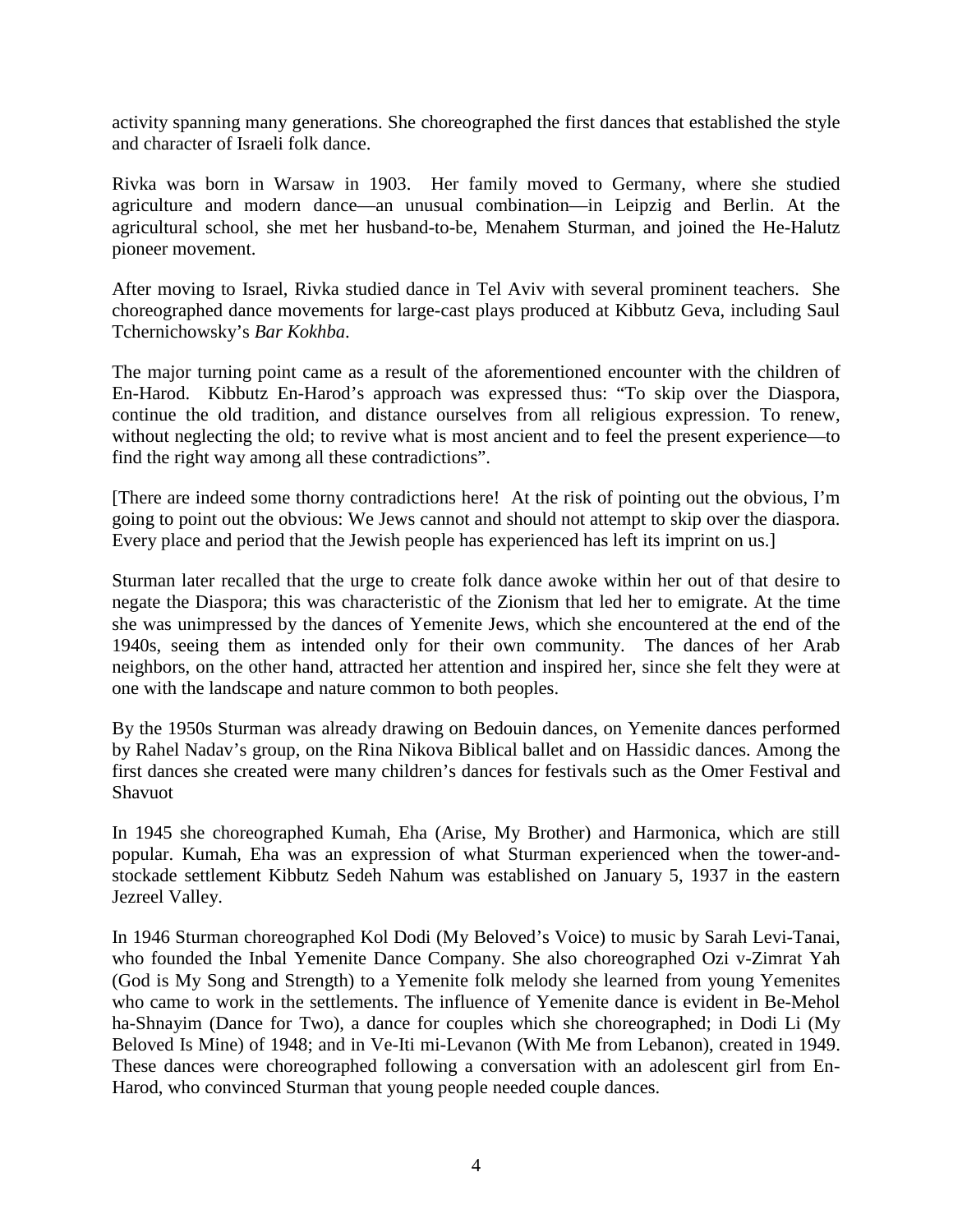Rivka choreographed about one hundred and fifty dances in all. Many of these are still popular, while many dances choreographed today are based on the basic steps of Sturman's dances.

# *2.4 Influences on and in Israeli Folk Dance*

Israeli folk dance has been influenced by many folk dance traditions, and especially since 1970, by such non-folk-dance styles as ballet and jazz dance.

Some Israeli dances—this is more common in the newer dances—have few if any folk elements. Prime examples Yo Ya and Zodiak, which are done in disco format (i.e., with all dancers facing in the same direction) and have movements almost entirely from jazz dance; purists might consider such dances stylistically outside the limits of folk dance.

Most of the early folk influences in Israeli dance came from relatively old Jewish and non-Jewish dance traditions. These fall into four groups which I will list in order of decreasing importance:

- #1: Yemenite Jewish dance
- #2: Eastern European dance
- #3: Hassidic Jewish dance, and

#4: Dances of ethnic minority groups in Israel—in particular, the Bedouin Arabs and the Circassians.

Shortly after the state of Israel was established in 1948, Israel began an amazing operation called Magic Carpet. From June 1949 through August 1950, nearly 50,000 Yemenite Jews were airlifted to Israel by the Israeli government. Where is Yemen? (A. Yemen is at the southern end of the Arabian peninsula, and shares borders with Saudi Arabia and Oman). Jews were a persecuted and impoverished minority in Yemen, but after arriving in Israel, the Yemenite Jews soon began to have an important influence in all aspects of the arts, music, and dance. At least 400 years old, the Yemenite Jewish dance tradition is one of the oldest and certainly the most important of the various strands that have contributed to Israeli dance. (25 years ago, I learned several dances from Moshiko Halevy, one of the greatest choreographers and teachers of Yemenite dance. One of the dances that he taught me was a Yemenite belly dance; I'm not going to perform it today).

The most distinctively Yemenite element in Israeli folk dances is the so-called Yemenite step: To do a Yemenite right, step to the right, lean to the left, cross over with the right and hold for one count. The Yemenite left is the mirror image. If one combines these together, one gets a "double Yemenite". As Moshiko explained it, the reason why the Yemenite Jews developed this step is because they lived in extremely cramped quarters, so dance steps that required a minimum of space were essential. Distinctive head and hand motions are also features of some Yemenite dances.

In the 1950s, Israeli choreographers began introducing elements of Hassidic dance into Israeli folk dance. Hassidism is a mystical Jewish movement that began in Eastern Europe about 1740.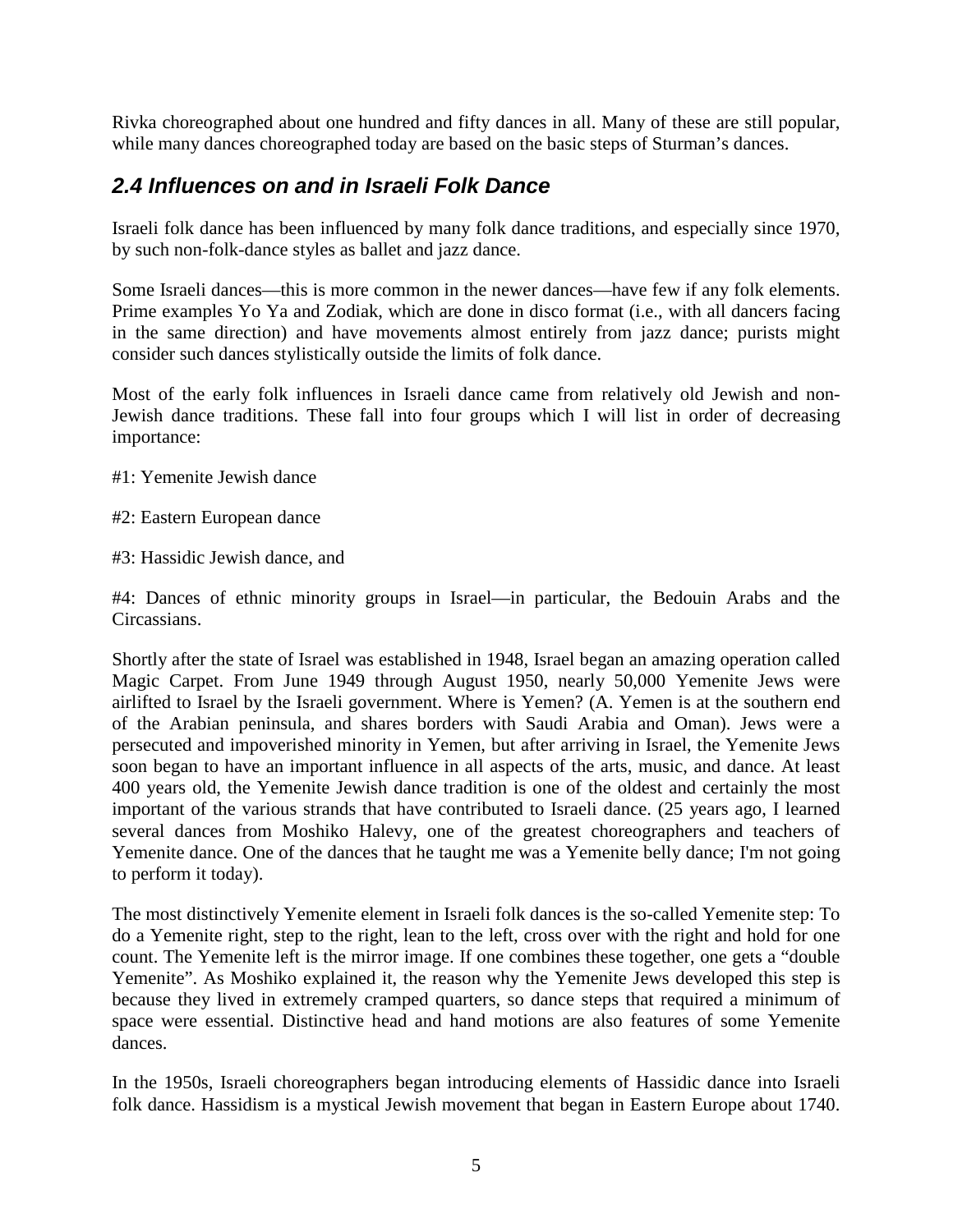For the Hassidim, dance is not only an expression of joy and celebration, but also a form of prayer. Like other Orthodox Jews, Hassidic men and women never dance together. Some elements of Hassidic dance are suggestive of prayer; these include rocking or swaying, heel touches, and raising one or both hands with the palm inwards, as though appealing to God. At times, the styling of a Hassidic dance suggests intoxication, whether the source of the intoxication is religious fervor, alcohol, or a combination of the two is unclear.

Who are the Bedouin? (A. The Bedouin are Arabs who were originally nomadic. Unlike the Palestinian Arabs, many Bedouin Arabs serve in the Israeli army. Some of the Israeli Army's best trackers are Bedouin). The Bedouin dance form known as the *Debka* is a macho mens'; it typically includes stamps and unusual leaps (e.g., sideways leaps or crossover leaps). Bear in mind that stamping and unusual leaps are also common in Russian and other Eastern European dances.

The Circassians, a tiny minority group in Israel, are Muslim, but not Arab. They originally lived in the area between the Black Sea and the Caspian Sea. After they were conquered by the Russians in 1864, many of the Circassians fled to various parts of the Turkish (Ottoman) Empire, including Palestine. The Circassia step almost certainly came to Israeli folk dance via Israel's Circassian minority. [The most distinctive element of Circassian dance is a kind of ballet-like dancing on the tips of the toes; for the most part, only professional dancers can do this.

# *2.5 Israeli Folk Dance Choreographers Working in the United States*

The first 19 years of Israel's existence were a difficult period for the country. Until Israel's lightning victory in the 1967 Six-Day War, many—both inside and outside Israel—predicted that Israel could not exist long-term amidst a sea of enemies. Economic conditions in Israel during this period were difficult, and many chose to leave for the U.S., Canada, and other countries.

Some of Israel's best choreographers came to the U.S., where they continued to create new Israeli folk dances. Although there was at one time a minor controversy as to whether dances created by "yordim"—Israelis who had emigrated—could be considered legitimate Israeli folk dances, these dances are have "crossed back" to Israel and are today danced by Jews around the world.

Two of the American/Israeli choreographers—Dani Dassa, who worked in the Los Angeles area, and Moshe Eskayo, who worked in New York—were particularly important. Along with Fred Berk, they helped to popularize Israeli folk dance among American Jews. Dassa and Eskayo gradually introduced greater complexity into Israeli folk dance, as well as elements from such non-folk dance forms as jazz dance.

#### Dani Dassa

Dani was born in Jerusalem to traditional Jewish parents in January of 1929. He grew up dancing in youth groups. Dani was involved in the folk dance movement of Israel since its inception. He was very active in the Zionist Youth movement and as a teenager, he became involved with the Haganah and helped defend Jerusalem.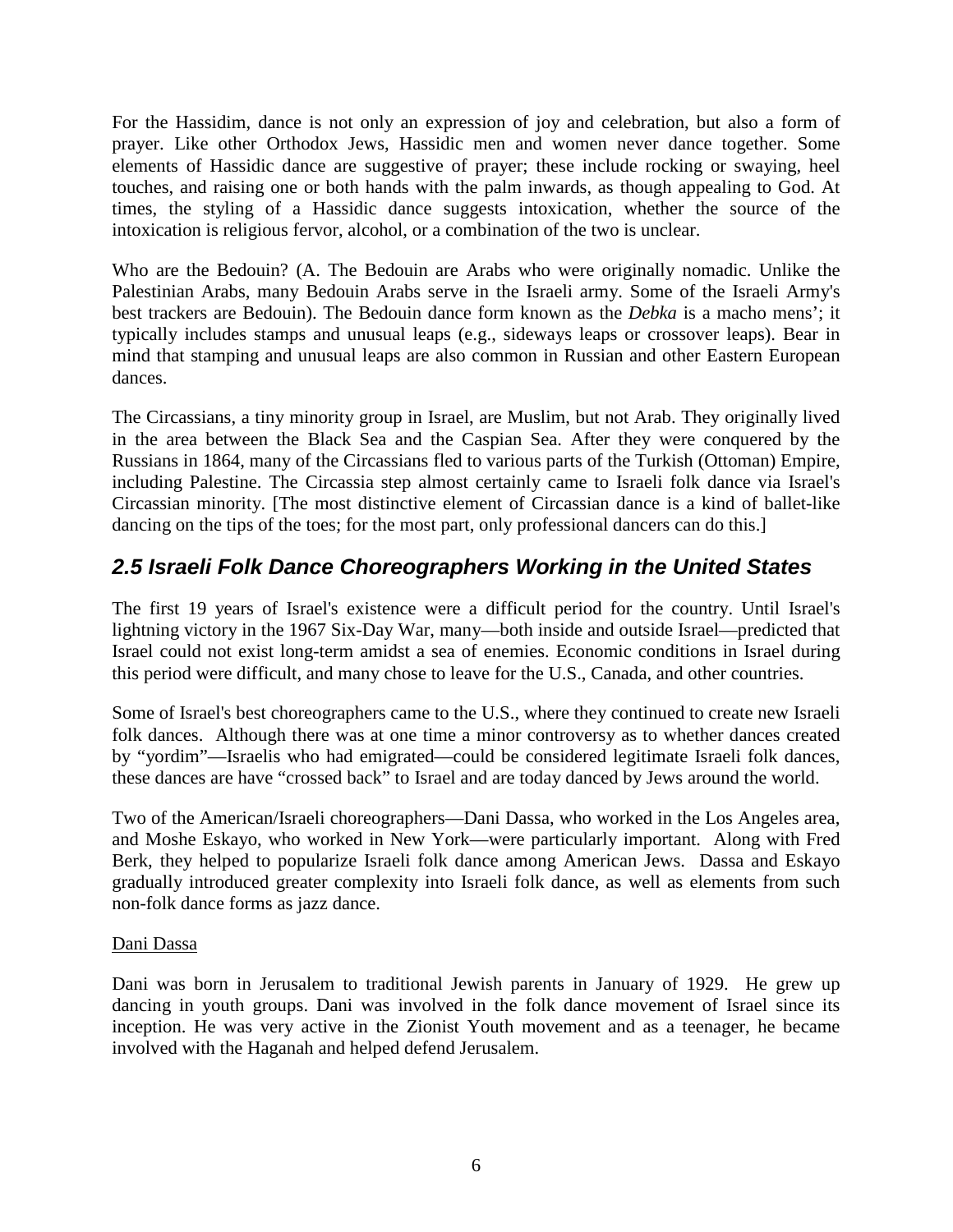Dani studied modern dance, first in Israel and later, in 1956, in New York, where he learned from Martha Graham and Louis Horst. He studied modern dance for the technique; the music and ideas of modern dance really never touched him. Although sought after as a modern dancer, he knew that his calling lay elsewhere. Shortly he was introduced to a young woman who worked at the Israeli Consulate and, within a month, Dani married Judy Shore. He became Dance Director at New York's Cejwin camps.

The couple, along with their infant daughter Dorit, arrived in Los Angeles in 1958 and Dani secured an interview with Shlomo Bardin, founder of the Brandeis-Bardin Institute. In 1966, Dani founded and launched Cafe Danssa folk dance coffee house in West Los Angeles.

Dassa choreographed dances covering a wide range of styles and themes, and some would say that he was even more influential as a teacher than as a choreographer.

# **3. What Makes Jewish Folk Dance Special**

#1: Although Israeli folk dance is relatively new (roughly 70 years old), it is founded on much older Jewish and non-Jewish folk dance traditions.

#2: Unlike many folk dance traditions that have tried to remain "pure", shunning outside influences or denying the existence of these influences, Israeli folk dance is continually absorbing influences from other folk and non-folk dance forms, and no one is the least bit ashamed of this.

#3: Unlike many folk dance traditions, Israeli folk dance is highly egalitarian. There are two aspects to this equality:

- The Bedouin Arabs have men's dances and women's dances. It would be unthinkable for a Bedouin man to dance a women's dance and even worse for a Bedouin woman to dance a men's dance. Romanians have men's dances, women's dances, couples dances, and mixed dances, but again there are certain dances that are only done by men and certain dances that are only done by women. In Israeli folk dance, there is no such thing as men's dances and women's dances. Anyone is free to do any dance.

- In a Greek line dance, the dance leader (almost always a man) has a special role; he may direct the rest of the line to follow whatever he is doing, or he may choose to do special steps that are different from what everyone else is doing. In Israeli folk dance, the leader of a line dance can choose where the line goes, but otherwise he or she has no special steps and no special prerogatives.

The egalitarian nature of Israeli folk dance is a reflection of the early Zionist-socialist ideals, which taught that men and women are equal, and that no one should have any special status.

#4: Israeli folk dance is growing and evolving more rapidly than any other folk dance tradition in the world.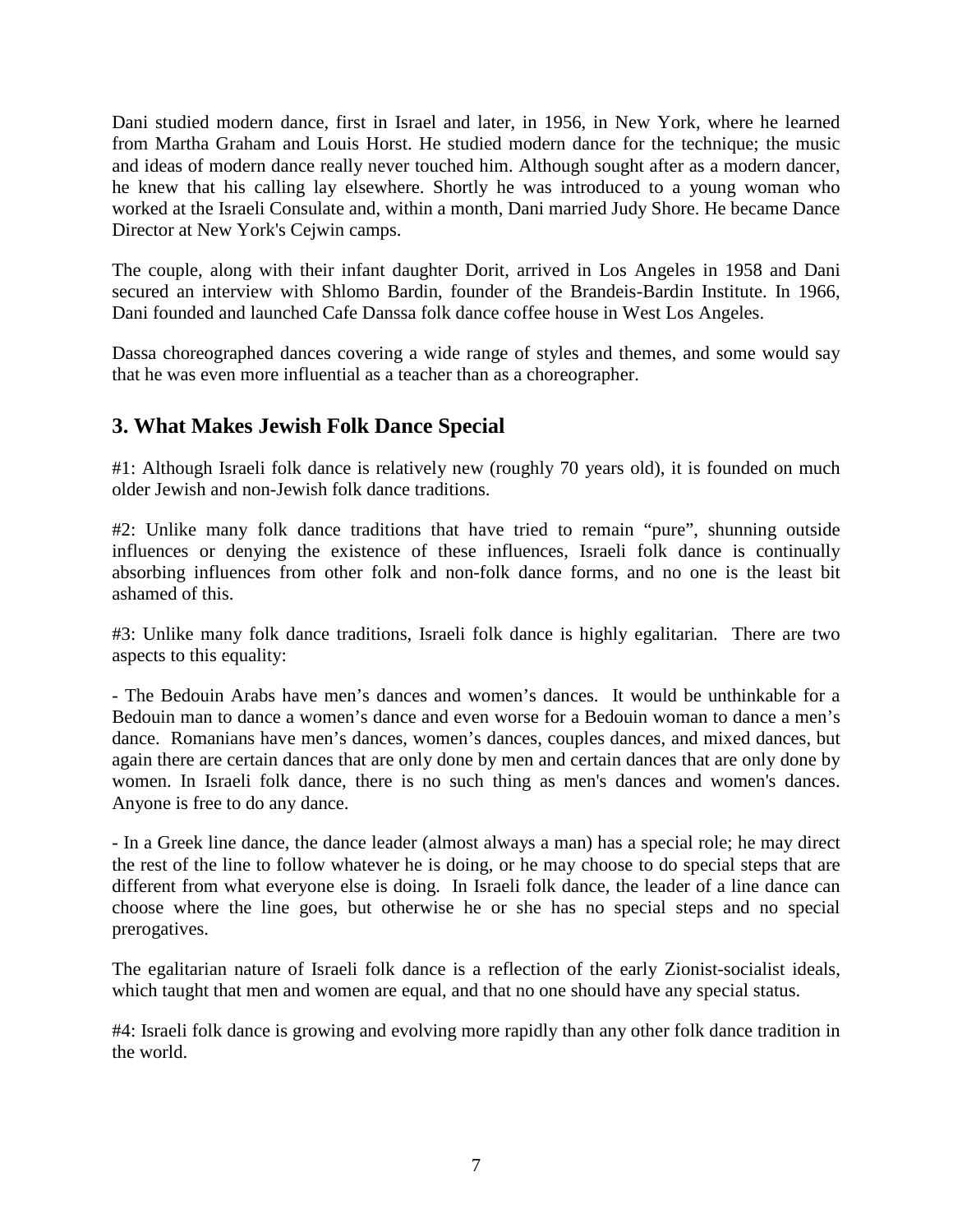Some folk dance traditions are small and relatively static. Q. Does anyone know how many Greek folk dances there are? A. There are only about 30 Greek folk dances. Someone cannot just choreograph a new Greek folk dance and have it accepted into the canon.

Some folk dance traditions are larger and more dynamic. For example, there are roughly 4,000 Romanian folk dances; some of these are believed to be more than 1,000 years old, but several Romanian folk dances were introduced in just the last decade (almost one new dance per year).

Q. How many Israeli folk dances are there? A. Over 4,000 as of about 2004. Q. How many new Israeli folk dances are introduced each year? A. 50-100. To be fair about this, there are at least 200-300 Israeli folk dances that are dead. A dead dance is one that no one dances. Some Israeli dances have had brief flashes of popularity and then faded from the scene. But, many Israeli dances have endured and remain popular half a century after their introduction.

# **4. More Recent Developments in Israeli Folk Dance**

### **Note: This material is still in development.**

*Sapri Tama*, which was choreographed by Yoav Ashriel in 1968, is one of the first—perhaps the first—Israeli folk dance that uses *disco format*, otherwise known as *lines* or *four walls*. (I discourage the use of the term *lines* because of the confusion with the more traditional line dance format). In disco format, dancers are scattered across the dance floor, all facing in the same direction, and there is no holding of hands. Changes of direction—by 90 degrees, as in *Sapri Tama* or *Yo Ya*—or by 180 degrees, as in *Zodiak*, are common.

In Israel's early history, folk dancing was associated with Israel's communal agricultural settlements—the kibbutzim and moshavim, and it did not become a mass phenomenon until later. By the 1960s, Israeli dancing was being taught in Israeli schools (I don't have a reference for this) and was starting to be done by young adults living in Israeli towns and cities. It is unclear whether disco format was introduced to satisfy the desire for a more modern feel, or by the pragmatic need to fit dancers in the limited dance spaces in Israeli homes and dance cafes. I suspect that the latter was the main factor, but this is hard to prove.

In early Israeli couple dances, men's and women's steps were either the same, as in Rivka Sturman's *Dodi Li*, or mirror image, as in the couples version of *Erev Ba*. Dassa and Eskayo introduced asymmetrical male and female movements. As far as I have been able to determine, Dassa's *Rachel*, which was choreographed in [1](#page-7-0)977<sup>1</sup>, is the first Israeli couples dance with nonsymmetrical steps. In this dance, it sometimes feels as though the man and woman are dancing for each other, and sometimes as though they are dancing for an audience.

In his 1985 dance Anshei Hageshem, Israel Shiker introduced syncopated movement. By the end of the 1980, several choreographers were experimenting with steps and rhythms inspired by jazz dance.

 $\overline{a}$ 

<span id="page-7-0"></span><sup>&</sup>lt;sup>1</sup> e-mail from David Dassa (son of Dani Dassa) dated April 7, 2015.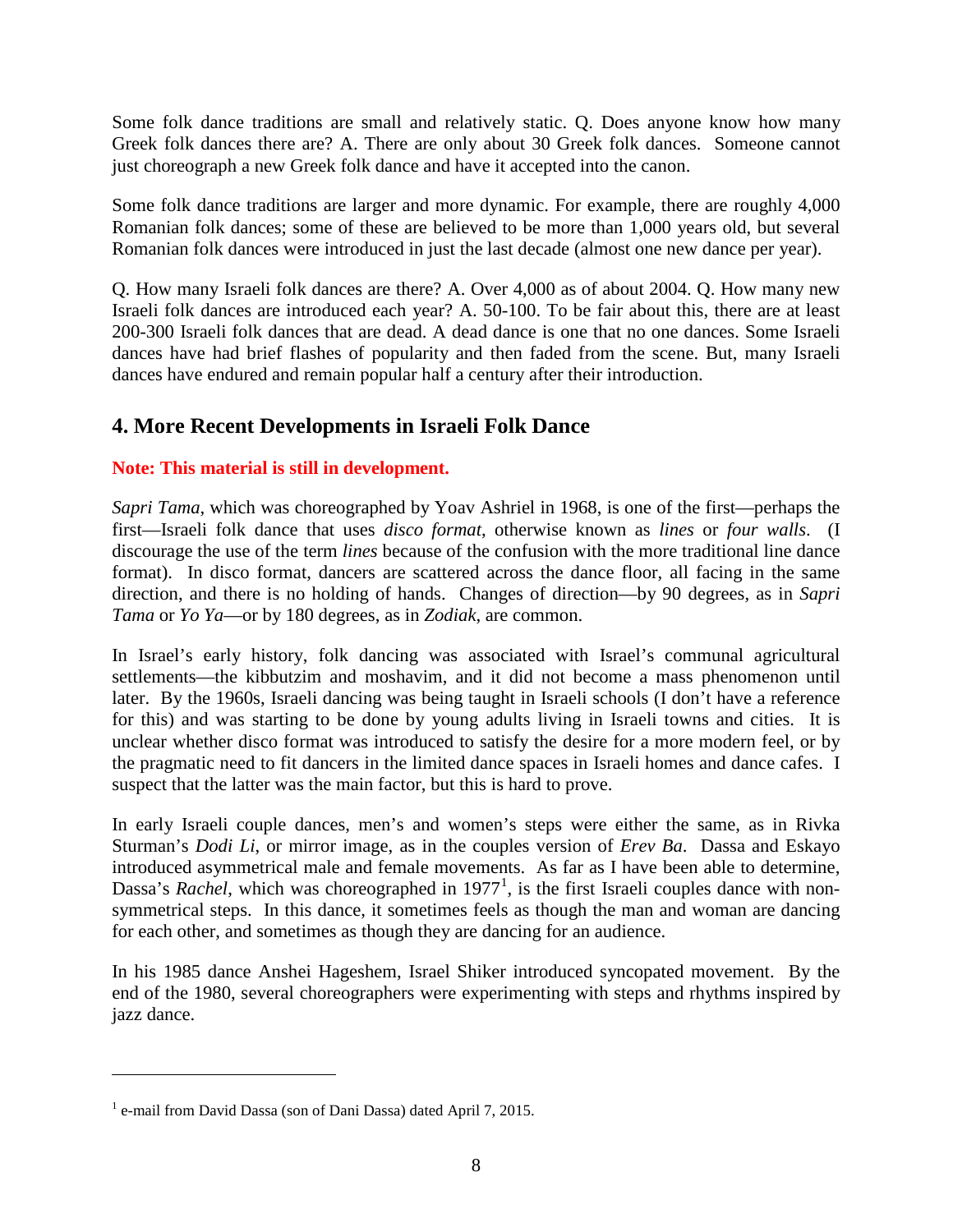### **5. What Are Israeli Folk Dances About?**

I'm sometimes asked this impossible-to-answer question.

Virtually all Israeli folk dance music is what people in the classical music business would call "program music", meaning that there is a story that goes with the music. Most of this story is in the lyrics, but part is also in the historical context in which the song and lyrics were written. I will say more about this shortly.

There's an English saying that I'm sure you've heard: "For G-d, King, and Country". With a bit of tongue in the cheek, I will state that the most common themes in Israeli folk and pop songs are God, Country, and the opposite sex. Or, to put it another way, the major themes in Israeli folk and pop songs are love of G-d, love of country, and love of women (or men). Slightly more seriously, that last category should be expanded to include human relationships in general.

#### Religious Themes

Religious themes can be found in many of Israeli songs, and continue to be a major element, even in the newer songs. In contrast, it is rather hard to find recent American pop songs that have religious themes. Many songs have words that come directly from Biblical sources. I'd like to give two examples of Israeli songs with religious themes:

(1) *Ma Navu*: The words are taken from Isaiah Chapter 50, line 7. The entire verse is: Ma navu al heharim raglei mevaser, mashmia shalom, mashmia tov, mashmia yeshua, omer letziyon malach Elohayich. The translation is as follows: "How pleasant on the mountains are the feet of the messenger of good tidings, proclaiming peace, proclaiming good, proclaiming salvation; saying to Zion, your God reigns". Needless to say, Jews and Christians interpret these words differently.

(2) *Tsadik Katamar*: The words are from Psalm 92: "The righteous man shall flourish like the palm (tree) He shall thrive (grow tall) like a cedar in Lebanon. Rooted in the house of the Lord. In the courtyards of our G-d. They shall bring forth fruit in our old age. They'll be ever fresh and green, proclaiming that the Lord is just, my Rock, in whom there is no wrong".

#### Nationalistic Songs

There are a huge number of Israeli songs whose themes center on love of the land of Israel or love of the Jewish people. Virtually every song that contains "Eretz" in the title falls into this category, including "Eretz, Eretz", "Eretz Israel Yaffa", "Eretz Hatzabar", and "Eretz Ahat". Some of the songs in the nationalistic category deal with Biblical events. "Joshua" is a prime example. The song "Lu Yehi" was written in 1973 by Naomi Shemer in honor of the IDF soldiers killed in action during the Yom Kippur War. That song captured the mood country at that time. People were sad—almost everyone knew someone who had died—but Israel was still resilient and filled with hope for a better future.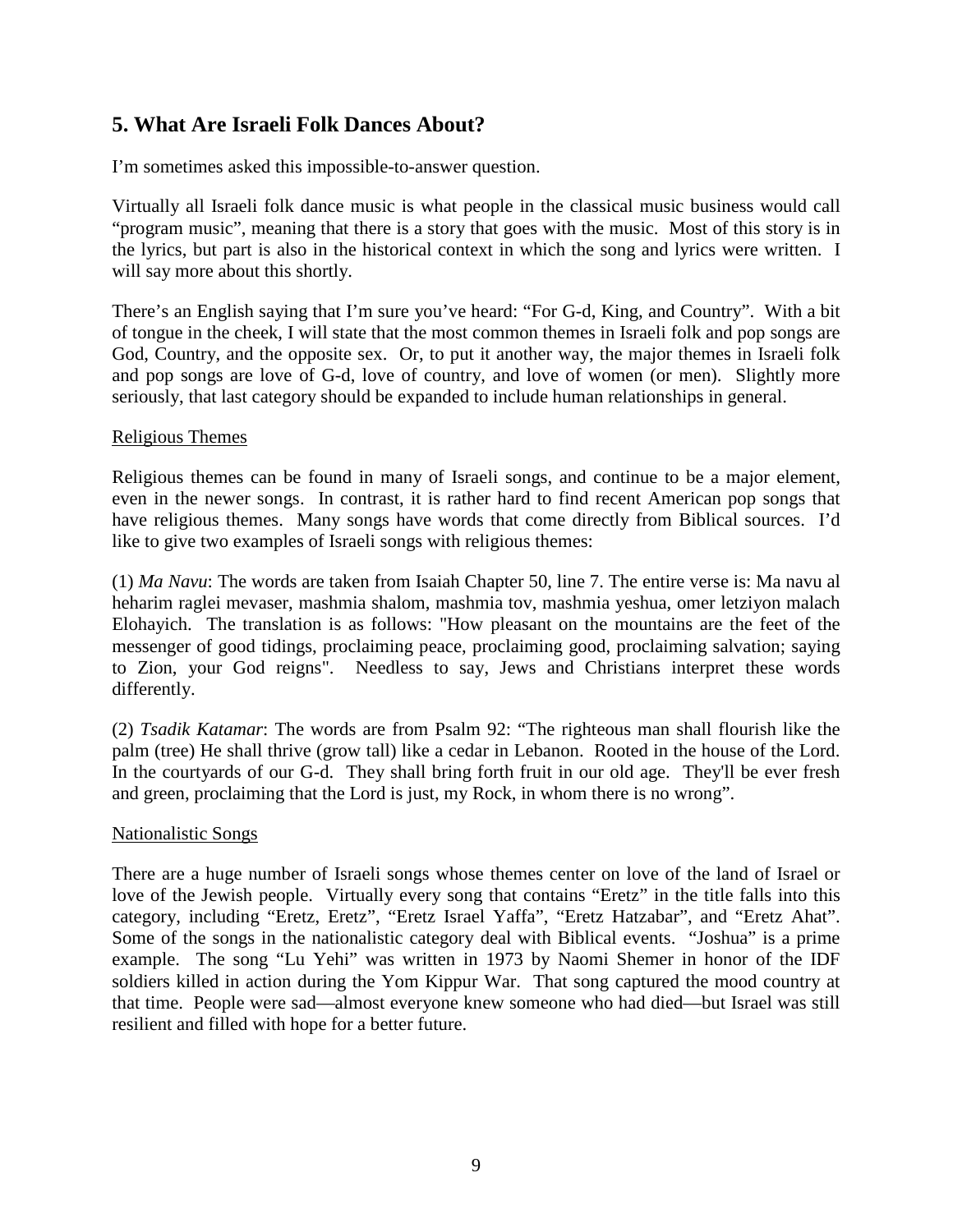#### Romantic Songs

There are simply too many songs in this category, so I will simply tell one amusing anecdote. The lyrics of the song "Rachel" tell us about a mysterious and alluring young woman with golden hair. "Rachel, Rachel, your wine is heavy, and in your eyes the grapes kiss each other". In the original recording, which is quite lovely, a woman sings. At some point in the 1980's, someone decided that it was inappropriate for one woman to be singing about the desirability of another. Political correctness won out, and a new recording with a male singer was made. I still prefer the old recording.

#### Your Guess is as Good as Mine

It is sometimes hard or even impossible to say what a song is about. Although rare, there are some Israeli pop songs that have no lyrics.

Oumatok Ha'Or, which sounds like "Sweetness and Light" but probably means something different in Hebrew, is pure action music. It would have worked well as the theme music for something like Hawaii Five-O. Such music leaves one free to imagine almost anything, except perhaps a quiet walk in the garden.

Shir Al Etz

This Hebrew song is a poem written by Naomi Shemer, based on an older Yiddish song. The Hebrew poem has both meter and rhyme. Here's the English translation:

By the wayside stands a bent tree; All the birds have flown away, And the tree stands deserted, ... abandoned to the storm. I say to momma--"Listen, If you don't stand in my way, Then, one--two, I'll quickly become a bird. I'll sit in the tree And lull it during the winter and comfort it With a lovely tune." And momma says, "No, child," And weeps bitter tears. "G-d forbid, you might freeze in the tree." So I say, "Momma, it's a waste of your lovely eyes, Because before you know it, I'll be a bird." And momma cries, and says "Itzik, my Crown, As G-d would want, take a scarf with you, Lest you catch cold.